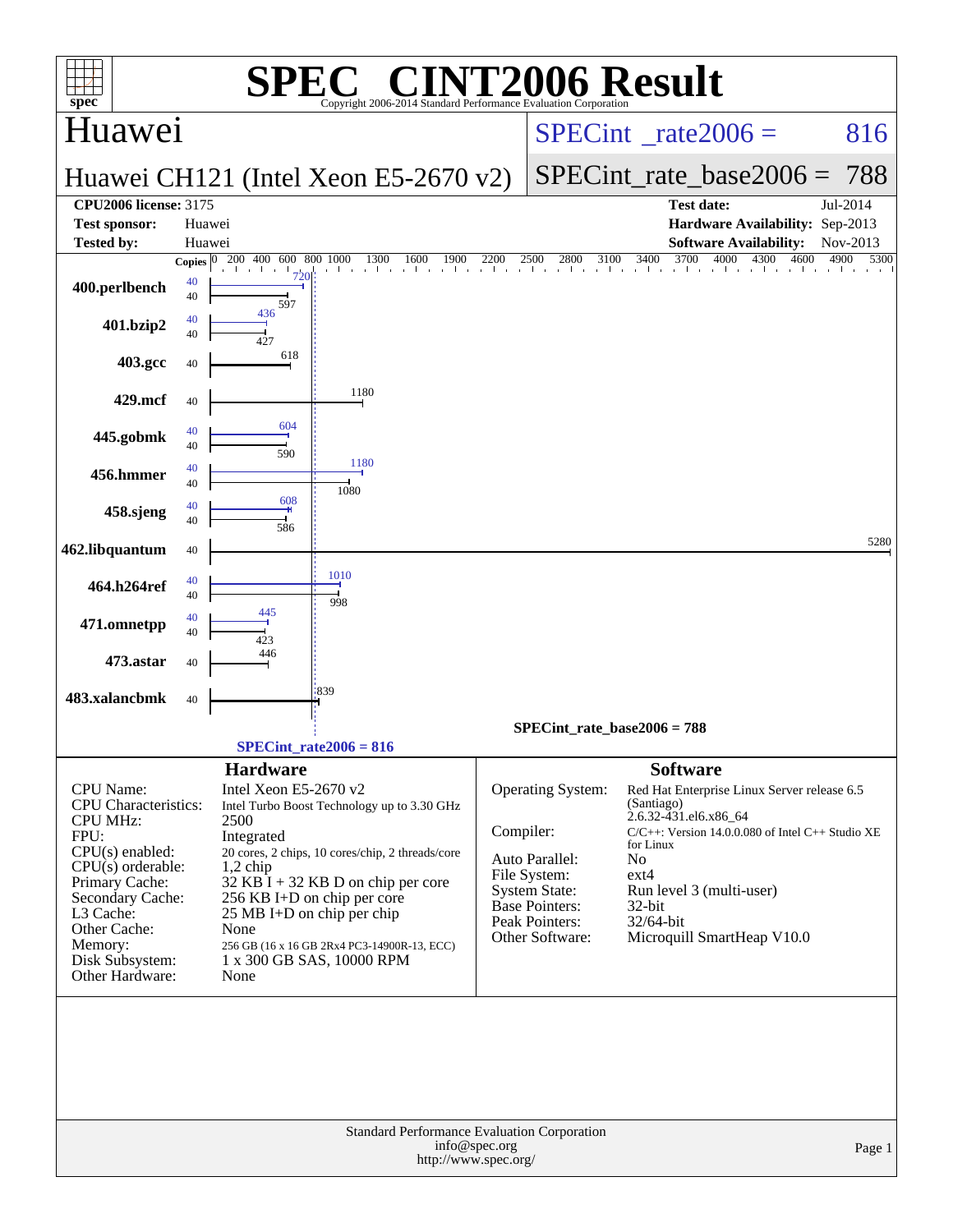

### Huawei

# SPECint rate $2006 = 816$

[SPECint\\_rate\\_base2006 =](http://www.spec.org/auto/cpu2006/Docs/result-fields.html#SPECintratebase2006) 788

### Huawei CH121 (Intel Xeon E5-2670 v2)

**[CPU2006 license:](http://www.spec.org/auto/cpu2006/Docs/result-fields.html#CPU2006license)** 3175 **[Test date:](http://www.spec.org/auto/cpu2006/Docs/result-fields.html#Testdate)** Jul-2014 **[Test sponsor:](http://www.spec.org/auto/cpu2006/Docs/result-fields.html#Testsponsor)** Huawei **[Hardware Availability:](http://www.spec.org/auto/cpu2006/Docs/result-fields.html#HardwareAvailability)** Sep-2013 **[Tested by:](http://www.spec.org/auto/cpu2006/Docs/result-fields.html#Testedby)** Huawei **[Software Availability:](http://www.spec.org/auto/cpu2006/Docs/result-fields.html#SoftwareAvailability)** Nov-2013

#### **[Results Table](http://www.spec.org/auto/cpu2006/Docs/result-fields.html#ResultsTable)**

|                                                                                                          | <b>Base</b>   |                |              |                |       |                |            | <b>Peak</b>   |                |              |                |              |                |              |
|----------------------------------------------------------------------------------------------------------|---------------|----------------|--------------|----------------|-------|----------------|------------|---------------|----------------|--------------|----------------|--------------|----------------|--------------|
| <b>Benchmark</b>                                                                                         | <b>Copies</b> | <b>Seconds</b> | <b>Ratio</b> | <b>Seconds</b> | Ratio | <b>Seconds</b> | Ratio      | <b>Copies</b> | <b>Seconds</b> | <b>Ratio</b> | <b>Seconds</b> | <b>Ratio</b> | <b>Seconds</b> | <b>Ratio</b> |
| 400.perlbench                                                                                            | 40            | 655            | 597          | 653            | 599   | 657            | 595I       | 40            | 543            | 720          | 545            | 717          | 543            | 720          |
| 401.bzip2                                                                                                | 40            | 904            | 427          | 906            | 426   | 905            | 427        | 40            | 885            | 436          | 890            | 434          | 885            | 436          |
| $403.\mathrm{gcc}$                                                                                       | 40            | 521            | 618          | 519            | 621   | 521            | 618        | 40            | 521            | 618          | 519            | 621          | 521            | 618          |
| $429$ .mcf                                                                                               | 40            | 308            | 1180         | 309            | 1180  | 309            | 1180       | 40            | 308            | 1180         | 309            | 1180         | 309            | 1180         |
| $445$ .gobmk                                                                                             | 40            | 716            | 586          | 711            | 590   | 712            | <b>590</b> | 40            | 697            | 602          | 695            | 604          | 692            | 606          |
| 456.hmmer                                                                                                | 40            | 345            | 1080         | 347            | 1080  | 347            | 1080       | 40            | 316            | 1180         | 317            | <b>1180</b>  | 317            | 1180         |
| $458$ .sjeng                                                                                             | 40            | 826            | 586          | 827            | 585   | 826            | <b>586</b> | 40            | 801            | 604          | 771            | 628          | 797            | 608          |
| 462.libquantum                                                                                           | 40            | 157            | 5280         | 157            | 5280  | 157            | 5280       | 40            | 157            | 5280         | 157            | 5280         | 157            | 5280         |
| 464.h264ref                                                                                              | 40            | 887            | 998          | 892            | 993   | 886            | 999        | 40            | 878            | 1010         | 883            | 1000         | 880            | 1010         |
| 471.omnetpp                                                                                              | 40            | 591            | 423          | 590            | 424   | 591            | 423        | 40            | 564            | 443          | 562            | 445          | 561            | 445          |
| $473.$ astar                                                                                             | 40            | 629            | 446          | 628            | 447   | 629            | 446        | 40            | 629            | 446          | 628            | 447          | 629            | 446          |
| 483.xalancbmk                                                                                            | 40            | 329            | 839          | 329            | 839   | 328            | 841        | 40            | 329            | 839          | 329            | 839          | 328            | 841          |
| Results appear in the order in which they were run. Bold underlined text indicates a median measurement. |               |                |              |                |       |                |            |               |                |              |                |              |                |              |

#### **[Submit Notes](http://www.spec.org/auto/cpu2006/Docs/result-fields.html#SubmitNotes)**

 The numactl mechanism was used to bind copies to processors. The config file option 'submit' was used to generate numactl commands to bind each copy to a specific processor. For details, please see the config file.

### **[Operating System Notes](http://www.spec.org/auto/cpu2006/Docs/result-fields.html#OperatingSystemNotes)**

Stack size set to unlimited using "ulimit -s unlimited"

#### **[Platform Notes](http://www.spec.org/auto/cpu2006/Docs/result-fields.html#PlatformNotes)**

 BIOS configuration: Set Power Efficiency Mode to Custom Baseboard Management Controller used to adjust the fan speed to 100% Sysinfo program /spec/config/sysinfo.rev6818 \$Rev: 6818 \$ \$Date:: 2012-07-17 #\$ e86d102572650a6e4d596a3cee98f191 running on localhost Wed Jul 16 08:50:05 2014 This section contains SUT (System Under Test) info as seen by some common utilities. To remove or add to this section, see: <http://www.spec.org/cpu2006/Docs/config.html#sysinfo> From /proc/cpuinfo model name : Intel(R) Xeon(R) CPU E5-2670 v2 @ 2.50GHz

 2 "physical id"s (chips) 40 "processors" cores, siblings (Caution: counting these is hw and system dependent. The following excerpts from /proc/cpuinfo might not be reliable. Use with Continued on next page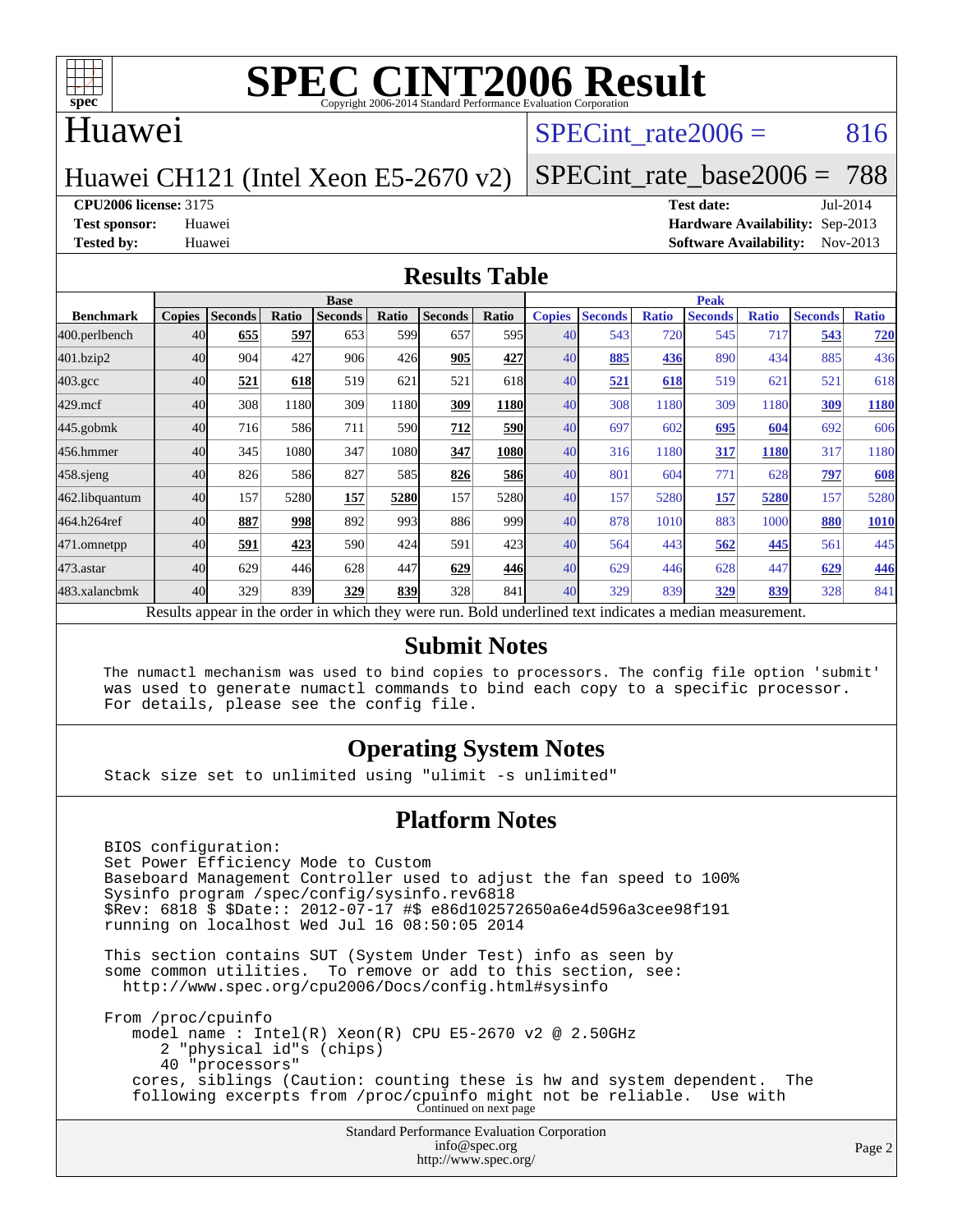

### Huawei

SPECint rate $2006 = 816$ 

Huawei CH121 (Intel Xeon E5-2670 v2)

[SPECint\\_rate\\_base2006 =](http://www.spec.org/auto/cpu2006/Docs/result-fields.html#SPECintratebase2006) 788

**[CPU2006 license:](http://www.spec.org/auto/cpu2006/Docs/result-fields.html#CPU2006license)** 3175 **[Test date:](http://www.spec.org/auto/cpu2006/Docs/result-fields.html#Testdate)** Jul-2014 **[Test sponsor:](http://www.spec.org/auto/cpu2006/Docs/result-fields.html#Testsponsor)** Huawei **[Hardware Availability:](http://www.spec.org/auto/cpu2006/Docs/result-fields.html#HardwareAvailability)** Sep-2013 **[Tested by:](http://www.spec.org/auto/cpu2006/Docs/result-fields.html#Testedby)** Huawei **[Software Availability:](http://www.spec.org/auto/cpu2006/Docs/result-fields.html#SoftwareAvailability)** Nov-2013

#### **[Platform Notes \(Continued\)](http://www.spec.org/auto/cpu2006/Docs/result-fields.html#PlatformNotes)**

 caution.) cpu cores : 10 siblings : 20 physical 0: cores 0 1 2 3 4 8 9 10 11 12 physical 1: cores 0 1 2 3 4 8 9 10 11 12 cache size : 25600 KB From /proc/meminfo MemTotal: 264478184 kB HugePages\_Total: 0<br>Hugepagesize: 2048 kB Hugepagesize: /usr/bin/lsb\_release -d Red Hat Enterprise Linux Server release 6.5 (Santiago) From /etc/\*release\* /etc/\*version\* redhat-release: Red Hat Enterprise Linux Server release 6.5 (Santiago) system-release: Red Hat Enterprise Linux Server release 6.5 (Santiago) system-release-cpe: cpe:/o:redhat:enterprise\_linux:6server:ga:server uname -a: Linux localhost 2.6.32-431.el6.x86\_64 #1 SMP Sun Nov 10 22:19:54 EST 2013 x86\_64 x86\_64 x86\_64 GNU/Linux run-level 3 Jul 16 08:47 SPEC is set to: /spec Filesystem Type Size Used Avail Use% Mounted on<br>
/dev/sda2 ext4 272G 90G 168G 35% / 90G 168G 35% / Additional information from dmidecode: BIOS Insyde Corp. RMIBV629 05/12/2014 Memory: 2x Hynix HMT42GR7AFR4C-RD 16 GB 1866 MHz 2 rank 8x NO DIMM NO DIMM 14x Samsung M393B2G70QH0-CMA 16 GB 1866 MHz 2 rank (End of data from sysinfo program) **[General Notes](http://www.spec.org/auto/cpu2006/Docs/result-fields.html#GeneralNotes)** Environment variables set by runspec before the start of the run: LD\_LIBRARY\_PATH = "/spec/libs/32:/spec/libs/64:/spec/sh" Binaries compiled on a system with 1x Core i7-860 CPU + 8GB memory using RedHat EL 6.4 Transparent Huge Pages enabled with: echo always > /sys/kernel/mm/redhat\_transparent\_hugepage/enabled Filesystem page cache cleared with:<br>echo 1> /proc/sys/vm/drop cac /proc/sys/vm/drop\_caches runspec command invoked through numactl i.e.: Continued on next page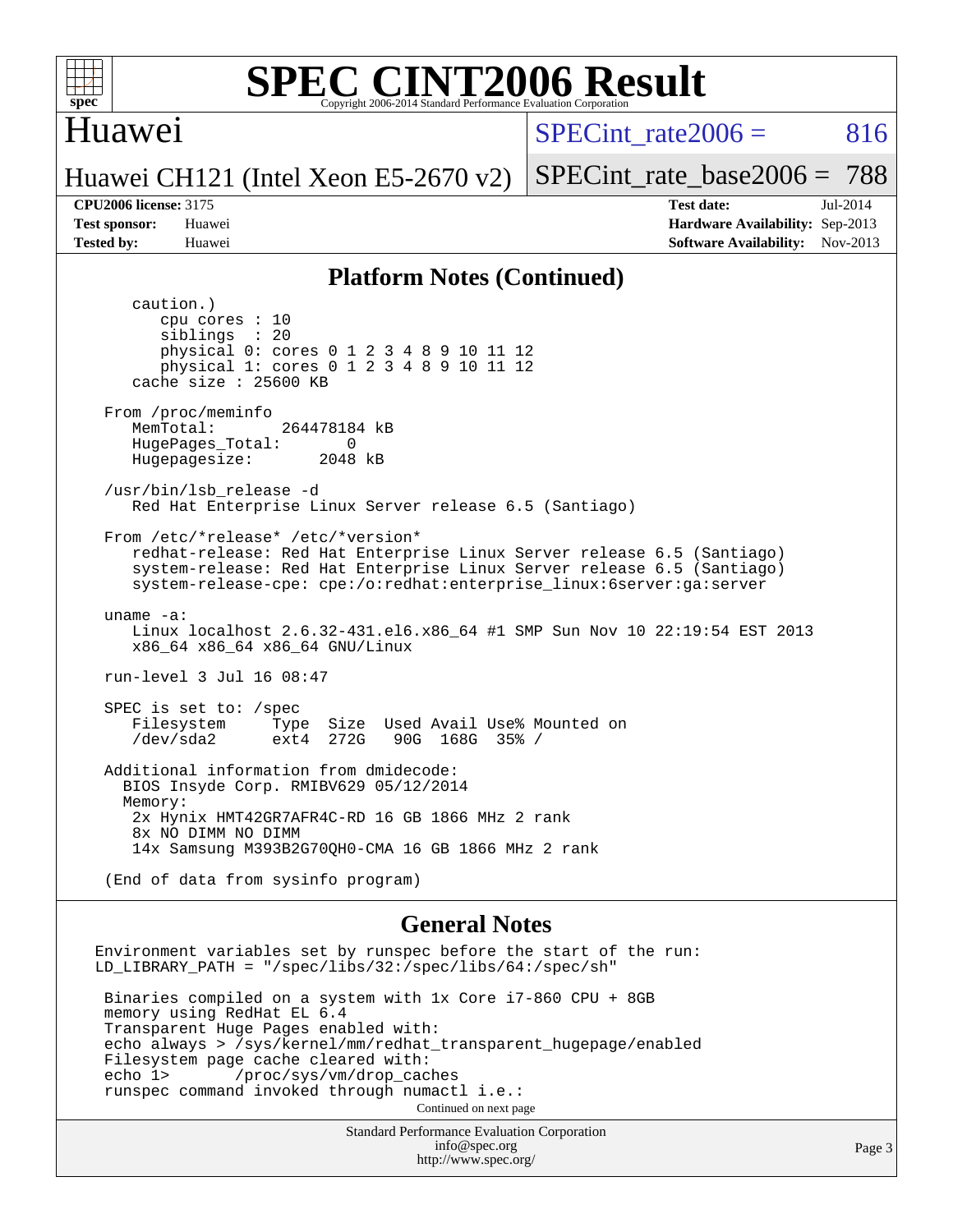

### Huawei

SPECint rate $2006 = 816$ 

Huawei CH121 (Intel Xeon E5-2670 v2)

#### **[CPU2006 license:](http://www.spec.org/auto/cpu2006/Docs/result-fields.html#CPU2006license)** 3175 **[Test date:](http://www.spec.org/auto/cpu2006/Docs/result-fields.html#Testdate)** Jul-2014

[SPECint\\_rate\\_base2006 =](http://www.spec.org/auto/cpu2006/Docs/result-fields.html#SPECintratebase2006) 788

**[Test sponsor:](http://www.spec.org/auto/cpu2006/Docs/result-fields.html#Testsponsor)** Huawei **[Hardware Availability:](http://www.spec.org/auto/cpu2006/Docs/result-fields.html#HardwareAvailability)** Sep-2013 **[Tested by:](http://www.spec.org/auto/cpu2006/Docs/result-fields.html#Testedby)** Huawei **[Software Availability:](http://www.spec.org/auto/cpu2006/Docs/result-fields.html#SoftwareAvailability)** Nov-2013

#### **[General Notes \(Continued\)](http://www.spec.org/auto/cpu2006/Docs/result-fields.html#GeneralNotes)**

numactl --interleave=all runspec <etc>

# **[Base Compiler Invocation](http://www.spec.org/auto/cpu2006/Docs/result-fields.html#BaseCompilerInvocation)**

[C benchmarks](http://www.spec.org/auto/cpu2006/Docs/result-fields.html#Cbenchmarks): [icc -m32](http://www.spec.org/cpu2006/results/res2014q3/cpu2006-20140725-30565.flags.html#user_CCbase_intel_icc_5ff4a39e364c98233615fdd38438c6f2)

[C++ benchmarks:](http://www.spec.org/auto/cpu2006/Docs/result-fields.html#CXXbenchmarks) [icpc -m32](http://www.spec.org/cpu2006/results/res2014q3/cpu2006-20140725-30565.flags.html#user_CXXbase_intel_icpc_4e5a5ef1a53fd332b3c49e69c3330699)

**[Base Portability Flags](http://www.spec.org/auto/cpu2006/Docs/result-fields.html#BasePortabilityFlags)**

 400.perlbench: [-DSPEC\\_CPU\\_LINUX\\_IA32](http://www.spec.org/cpu2006/results/res2014q3/cpu2006-20140725-30565.flags.html#b400.perlbench_baseCPORTABILITY_DSPEC_CPU_LINUX_IA32) 462.libquantum: [-DSPEC\\_CPU\\_LINUX](http://www.spec.org/cpu2006/results/res2014q3/cpu2006-20140725-30565.flags.html#b462.libquantum_baseCPORTABILITY_DSPEC_CPU_LINUX) 483.xalancbmk: [-DSPEC\\_CPU\\_LINUX](http://www.spec.org/cpu2006/results/res2014q3/cpu2006-20140725-30565.flags.html#b483.xalancbmk_baseCXXPORTABILITY_DSPEC_CPU_LINUX)

# **[Base Optimization Flags](http://www.spec.org/auto/cpu2006/Docs/result-fields.html#BaseOptimizationFlags)**

[C benchmarks](http://www.spec.org/auto/cpu2006/Docs/result-fields.html#Cbenchmarks):

[-xSSE4.2](http://www.spec.org/cpu2006/results/res2014q3/cpu2006-20140725-30565.flags.html#user_CCbase_f-xSSE42_f91528193cf0b216347adb8b939d4107) [-ipo](http://www.spec.org/cpu2006/results/res2014q3/cpu2006-20140725-30565.flags.html#user_CCbase_f-ipo) [-O3](http://www.spec.org/cpu2006/results/res2014q3/cpu2006-20140725-30565.flags.html#user_CCbase_f-O3) [-no-prec-div](http://www.spec.org/cpu2006/results/res2014q3/cpu2006-20140725-30565.flags.html#user_CCbase_f-no-prec-div) [-opt-prefetch](http://www.spec.org/cpu2006/results/res2014q3/cpu2006-20140725-30565.flags.html#user_CCbase_f-opt-prefetch) [-opt-mem-layout-trans=3](http://www.spec.org/cpu2006/results/res2014q3/cpu2006-20140725-30565.flags.html#user_CCbase_f-opt-mem-layout-trans_a7b82ad4bd7abf52556d4961a2ae94d5)

[C++ benchmarks:](http://www.spec.org/auto/cpu2006/Docs/result-fields.html#CXXbenchmarks)

[-xSSE4.2](http://www.spec.org/cpu2006/results/res2014q3/cpu2006-20140725-30565.flags.html#user_CXXbase_f-xSSE42_f91528193cf0b216347adb8b939d4107) [-ipo](http://www.spec.org/cpu2006/results/res2014q3/cpu2006-20140725-30565.flags.html#user_CXXbase_f-ipo) [-O3](http://www.spec.org/cpu2006/results/res2014q3/cpu2006-20140725-30565.flags.html#user_CXXbase_f-O3) [-no-prec-div](http://www.spec.org/cpu2006/results/res2014q3/cpu2006-20140725-30565.flags.html#user_CXXbase_f-no-prec-div) [-opt-prefetch](http://www.spec.org/cpu2006/results/res2014q3/cpu2006-20140725-30565.flags.html#user_CXXbase_f-opt-prefetch) [-opt-mem-layout-trans=3](http://www.spec.org/cpu2006/results/res2014q3/cpu2006-20140725-30565.flags.html#user_CXXbase_f-opt-mem-layout-trans_a7b82ad4bd7abf52556d4961a2ae94d5) [-Wl,-z,muldefs](http://www.spec.org/cpu2006/results/res2014q3/cpu2006-20140725-30565.flags.html#user_CXXbase_link_force_multiple1_74079c344b956b9658436fd1b6dd3a8a) [-L/sh -lsmartheap](http://www.spec.org/cpu2006/results/res2014q3/cpu2006-20140725-30565.flags.html#user_CXXbase_SmartHeap_32f6c82aa1ed9c52345d30cf6e4a0499)

# **[Base Other Flags](http://www.spec.org/auto/cpu2006/Docs/result-fields.html#BaseOtherFlags)**

[C benchmarks](http://www.spec.org/auto/cpu2006/Docs/result-fields.html#Cbenchmarks):

403.gcc: [-Dalloca=\\_alloca](http://www.spec.org/cpu2006/results/res2014q3/cpu2006-20140725-30565.flags.html#b403.gcc_baseEXTRA_CFLAGS_Dalloca_be3056838c12de2578596ca5467af7f3)

# **[Peak Compiler Invocation](http://www.spec.org/auto/cpu2006/Docs/result-fields.html#PeakCompilerInvocation)**

[C benchmarks \(except as noted below\)](http://www.spec.org/auto/cpu2006/Docs/result-fields.html#Cbenchmarksexceptasnotedbelow):

[icc -m32](http://www.spec.org/cpu2006/results/res2014q3/cpu2006-20140725-30565.flags.html#user_CCpeak_intel_icc_5ff4a39e364c98233615fdd38438c6f2)

400.perlbench: [icc -m64](http://www.spec.org/cpu2006/results/res2014q3/cpu2006-20140725-30565.flags.html#user_peakCCLD400_perlbench_intel_icc_64bit_bda6cc9af1fdbb0edc3795bac97ada53)

401.bzip2: [icc -m64](http://www.spec.org/cpu2006/results/res2014q3/cpu2006-20140725-30565.flags.html#user_peakCCLD401_bzip2_intel_icc_64bit_bda6cc9af1fdbb0edc3795bac97ada53)

456.hmmer: [icc -m64](http://www.spec.org/cpu2006/results/res2014q3/cpu2006-20140725-30565.flags.html#user_peakCCLD456_hmmer_intel_icc_64bit_bda6cc9af1fdbb0edc3795bac97ada53)

Continued on next page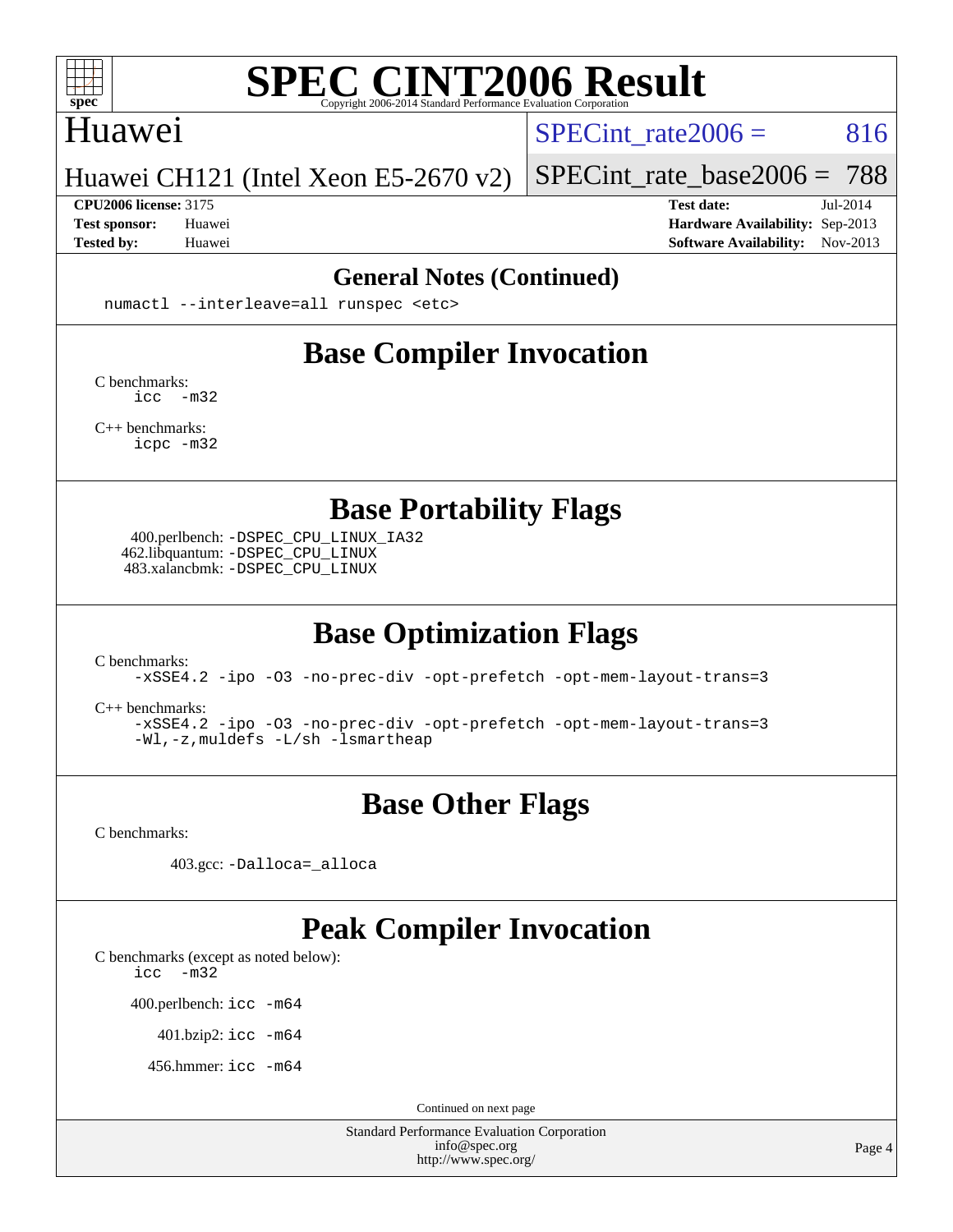

# Huawei

SPECint rate $2006 = 816$ 

[SPECint\\_rate\\_base2006 =](http://www.spec.org/auto/cpu2006/Docs/result-fields.html#SPECintratebase2006) 788

Huawei CH121 (Intel Xeon E5-2670 v2)

**[CPU2006 license:](http://www.spec.org/auto/cpu2006/Docs/result-fields.html#CPU2006license)** 3175 **[Test date:](http://www.spec.org/auto/cpu2006/Docs/result-fields.html#Testdate)** Jul-2014 **[Test sponsor:](http://www.spec.org/auto/cpu2006/Docs/result-fields.html#Testsponsor)** Huawei **[Hardware Availability:](http://www.spec.org/auto/cpu2006/Docs/result-fields.html#HardwareAvailability)** Sep-2013 **[Tested by:](http://www.spec.org/auto/cpu2006/Docs/result-fields.html#Testedby)** Huawei **[Software Availability:](http://www.spec.org/auto/cpu2006/Docs/result-fields.html#SoftwareAvailability)** Nov-2013

# **[Peak Compiler Invocation \(Continued\)](http://www.spec.org/auto/cpu2006/Docs/result-fields.html#PeakCompilerInvocation)**

458.sjeng: [icc -m64](http://www.spec.org/cpu2006/results/res2014q3/cpu2006-20140725-30565.flags.html#user_peakCCLD458_sjeng_intel_icc_64bit_bda6cc9af1fdbb0edc3795bac97ada53)

[C++ benchmarks:](http://www.spec.org/auto/cpu2006/Docs/result-fields.html#CXXbenchmarks) [icpc -m32](http://www.spec.org/cpu2006/results/res2014q3/cpu2006-20140725-30565.flags.html#user_CXXpeak_intel_icpc_4e5a5ef1a53fd332b3c49e69c3330699)

**[Peak Portability Flags](http://www.spec.org/auto/cpu2006/Docs/result-fields.html#PeakPortabilityFlags)**

 400.perlbench: [-DSPEC\\_CPU\\_LP64](http://www.spec.org/cpu2006/results/res2014q3/cpu2006-20140725-30565.flags.html#b400.perlbench_peakCPORTABILITY_DSPEC_CPU_LP64) [-DSPEC\\_CPU\\_LINUX\\_X64](http://www.spec.org/cpu2006/results/res2014q3/cpu2006-20140725-30565.flags.html#b400.perlbench_peakCPORTABILITY_DSPEC_CPU_LINUX_X64) 401.bzip2: [-DSPEC\\_CPU\\_LP64](http://www.spec.org/cpu2006/results/res2014q3/cpu2006-20140725-30565.flags.html#suite_peakCPORTABILITY401_bzip2_DSPEC_CPU_LP64) 456.hmmer: [-DSPEC\\_CPU\\_LP64](http://www.spec.org/cpu2006/results/res2014q3/cpu2006-20140725-30565.flags.html#suite_peakCPORTABILITY456_hmmer_DSPEC_CPU_LP64) 458.sjeng: [-DSPEC\\_CPU\\_LP64](http://www.spec.org/cpu2006/results/res2014q3/cpu2006-20140725-30565.flags.html#suite_peakCPORTABILITY458_sjeng_DSPEC_CPU_LP64) 462.libquantum: [-DSPEC\\_CPU\\_LINUX](http://www.spec.org/cpu2006/results/res2014q3/cpu2006-20140725-30565.flags.html#b462.libquantum_peakCPORTABILITY_DSPEC_CPU_LINUX) 483.xalancbmk: [-DSPEC\\_CPU\\_LINUX](http://www.spec.org/cpu2006/results/res2014q3/cpu2006-20140725-30565.flags.html#b483.xalancbmk_peakCXXPORTABILITY_DSPEC_CPU_LINUX)

# **[Peak Optimization Flags](http://www.spec.org/auto/cpu2006/Docs/result-fields.html#PeakOptimizationFlags)**

[C benchmarks](http://www.spec.org/auto/cpu2006/Docs/result-fields.html#Cbenchmarks):

 400.perlbench: [-xSSE4.2](http://www.spec.org/cpu2006/results/res2014q3/cpu2006-20140725-30565.flags.html#user_peakPASS2_CFLAGSPASS2_LDCFLAGS400_perlbench_f-xSSE42_f91528193cf0b216347adb8b939d4107)(pass 2) [-prof-gen](http://www.spec.org/cpu2006/results/res2014q3/cpu2006-20140725-30565.flags.html#user_peakPASS1_CFLAGSPASS1_LDCFLAGS400_perlbench_prof_gen_e43856698f6ca7b7e442dfd80e94a8fc)(pass 1) [-ipo](http://www.spec.org/cpu2006/results/res2014q3/cpu2006-20140725-30565.flags.html#user_peakPASS2_CFLAGSPASS2_LDCFLAGS400_perlbench_f-ipo)(pass 2) [-O3](http://www.spec.org/cpu2006/results/res2014q3/cpu2006-20140725-30565.flags.html#user_peakPASS2_CFLAGSPASS2_LDCFLAGS400_perlbench_f-O3)(pass 2) [-no-prec-div](http://www.spec.org/cpu2006/results/res2014q3/cpu2006-20140725-30565.flags.html#user_peakPASS2_CFLAGSPASS2_LDCFLAGS400_perlbench_f-no-prec-div)(pass 2) [-prof-use](http://www.spec.org/cpu2006/results/res2014q3/cpu2006-20140725-30565.flags.html#user_peakPASS2_CFLAGSPASS2_LDCFLAGS400_perlbench_prof_use_bccf7792157ff70d64e32fe3e1250b55)(pass 2) [-auto-ilp32](http://www.spec.org/cpu2006/results/res2014q3/cpu2006-20140725-30565.flags.html#user_peakCOPTIMIZE400_perlbench_f-auto-ilp32) 401.bzip2: [-xSSE4.2](http://www.spec.org/cpu2006/results/res2014q3/cpu2006-20140725-30565.flags.html#user_peakPASS2_CFLAGSPASS2_LDCFLAGS401_bzip2_f-xSSE42_f91528193cf0b216347adb8b939d4107)(pass 2) [-prof-gen](http://www.spec.org/cpu2006/results/res2014q3/cpu2006-20140725-30565.flags.html#user_peakPASS1_CFLAGSPASS1_LDCFLAGS401_bzip2_prof_gen_e43856698f6ca7b7e442dfd80e94a8fc)(pass 1) [-ipo](http://www.spec.org/cpu2006/results/res2014q3/cpu2006-20140725-30565.flags.html#user_peakPASS2_CFLAGSPASS2_LDCFLAGS401_bzip2_f-ipo)(pass 2) [-O3](http://www.spec.org/cpu2006/results/res2014q3/cpu2006-20140725-30565.flags.html#user_peakPASS2_CFLAGSPASS2_LDCFLAGS401_bzip2_f-O3)(pass 2) [-no-prec-div](http://www.spec.org/cpu2006/results/res2014q3/cpu2006-20140725-30565.flags.html#user_peakPASS2_CFLAGSPASS2_LDCFLAGS401_bzip2_f-no-prec-div)(pass 2) [-prof-use](http://www.spec.org/cpu2006/results/res2014q3/cpu2006-20140725-30565.flags.html#user_peakPASS2_CFLAGSPASS2_LDCFLAGS401_bzip2_prof_use_bccf7792157ff70d64e32fe3e1250b55)(pass 2) [-opt-prefetch](http://www.spec.org/cpu2006/results/res2014q3/cpu2006-20140725-30565.flags.html#user_peakCOPTIMIZE401_bzip2_f-opt-prefetch) [-auto-ilp32](http://www.spec.org/cpu2006/results/res2014q3/cpu2006-20140725-30565.flags.html#user_peakCOPTIMIZE401_bzip2_f-auto-ilp32) [-ansi-alias](http://www.spec.org/cpu2006/results/res2014q3/cpu2006-20140725-30565.flags.html#user_peakCOPTIMIZE401_bzip2_f-ansi-alias)  $403.\text{gcc: basepeak}$  = yes  $429$ .mcf: basepeak = yes 445.gobmk: [-xSSE4.2](http://www.spec.org/cpu2006/results/res2014q3/cpu2006-20140725-30565.flags.html#user_peakPASS2_CFLAGSPASS2_LDCFLAGS445_gobmk_f-xSSE42_f91528193cf0b216347adb8b939d4107)(pass 2) [-prof-gen](http://www.spec.org/cpu2006/results/res2014q3/cpu2006-20140725-30565.flags.html#user_peakPASS1_CFLAGSPASS1_LDCFLAGS445_gobmk_prof_gen_e43856698f6ca7b7e442dfd80e94a8fc)(pass 1) [-prof-use](http://www.spec.org/cpu2006/results/res2014q3/cpu2006-20140725-30565.flags.html#user_peakPASS2_CFLAGSPASS2_LDCFLAGS445_gobmk_prof_use_bccf7792157ff70d64e32fe3e1250b55)(pass 2) [-ansi-alias](http://www.spec.org/cpu2006/results/res2014q3/cpu2006-20140725-30565.flags.html#user_peakCOPTIMIZE445_gobmk_f-ansi-alias) [-opt-mem-layout-trans=3](http://www.spec.org/cpu2006/results/res2014q3/cpu2006-20140725-30565.flags.html#user_peakCOPTIMIZE445_gobmk_f-opt-mem-layout-trans_a7b82ad4bd7abf52556d4961a2ae94d5) 456.hmmer: [-xSSE4.2](http://www.spec.org/cpu2006/results/res2014q3/cpu2006-20140725-30565.flags.html#user_peakCOPTIMIZE456_hmmer_f-xSSE42_f91528193cf0b216347adb8b939d4107) [-ipo](http://www.spec.org/cpu2006/results/res2014q3/cpu2006-20140725-30565.flags.html#user_peakCOPTIMIZE456_hmmer_f-ipo) [-O3](http://www.spec.org/cpu2006/results/res2014q3/cpu2006-20140725-30565.flags.html#user_peakCOPTIMIZE456_hmmer_f-O3) [-no-prec-div](http://www.spec.org/cpu2006/results/res2014q3/cpu2006-20140725-30565.flags.html#user_peakCOPTIMIZE456_hmmer_f-no-prec-div) [-unroll2](http://www.spec.org/cpu2006/results/res2014q3/cpu2006-20140725-30565.flags.html#user_peakCOPTIMIZE456_hmmer_f-unroll_784dae83bebfb236979b41d2422d7ec2) [-auto-ilp32](http://www.spec.org/cpu2006/results/res2014q3/cpu2006-20140725-30565.flags.html#user_peakCOPTIMIZE456_hmmer_f-auto-ilp32) 458.sjeng: [-xSSE4.2](http://www.spec.org/cpu2006/results/res2014q3/cpu2006-20140725-30565.flags.html#user_peakPASS2_CFLAGSPASS2_LDCFLAGS458_sjeng_f-xSSE42_f91528193cf0b216347adb8b939d4107)(pass 2) [-prof-gen](http://www.spec.org/cpu2006/results/res2014q3/cpu2006-20140725-30565.flags.html#user_peakPASS1_CFLAGSPASS1_LDCFLAGS458_sjeng_prof_gen_e43856698f6ca7b7e442dfd80e94a8fc)(pass 1) [-ipo](http://www.spec.org/cpu2006/results/res2014q3/cpu2006-20140725-30565.flags.html#user_peakPASS2_CFLAGSPASS2_LDCFLAGS458_sjeng_f-ipo)(pass 2) [-O3](http://www.spec.org/cpu2006/results/res2014q3/cpu2006-20140725-30565.flags.html#user_peakPASS2_CFLAGSPASS2_LDCFLAGS458_sjeng_f-O3)(pass 2) [-no-prec-div](http://www.spec.org/cpu2006/results/res2014q3/cpu2006-20140725-30565.flags.html#user_peakPASS2_CFLAGSPASS2_LDCFLAGS458_sjeng_f-no-prec-div)(pass 2) [-prof-use](http://www.spec.org/cpu2006/results/res2014q3/cpu2006-20140725-30565.flags.html#user_peakPASS2_CFLAGSPASS2_LDCFLAGS458_sjeng_prof_use_bccf7792157ff70d64e32fe3e1250b55)(pass 2) [-unroll4](http://www.spec.org/cpu2006/results/res2014q3/cpu2006-20140725-30565.flags.html#user_peakCOPTIMIZE458_sjeng_f-unroll_4e5e4ed65b7fd20bdcd365bec371b81f) [-auto-ilp32](http://www.spec.org/cpu2006/results/res2014q3/cpu2006-20140725-30565.flags.html#user_peakCOPTIMIZE458_sjeng_f-auto-ilp32)  $462$ .libquantum: basepeak = yes 464.h264ref: [-xSSE4.2](http://www.spec.org/cpu2006/results/res2014q3/cpu2006-20140725-30565.flags.html#user_peakPASS2_CFLAGSPASS2_LDCFLAGS464_h264ref_f-xSSE42_f91528193cf0b216347adb8b939d4107)(pass 2) [-prof-gen](http://www.spec.org/cpu2006/results/res2014q3/cpu2006-20140725-30565.flags.html#user_peakPASS1_CFLAGSPASS1_LDCFLAGS464_h264ref_prof_gen_e43856698f6ca7b7e442dfd80e94a8fc)(pass 1) [-ipo](http://www.spec.org/cpu2006/results/res2014q3/cpu2006-20140725-30565.flags.html#user_peakPASS2_CFLAGSPASS2_LDCFLAGS464_h264ref_f-ipo)(pass 2) [-O3](http://www.spec.org/cpu2006/results/res2014q3/cpu2006-20140725-30565.flags.html#user_peakPASS2_CFLAGSPASS2_LDCFLAGS464_h264ref_f-O3)(pass 2) [-no-prec-div](http://www.spec.org/cpu2006/results/res2014q3/cpu2006-20140725-30565.flags.html#user_peakPASS2_CFLAGSPASS2_LDCFLAGS464_h264ref_f-no-prec-div)(pass 2) [-prof-use](http://www.spec.org/cpu2006/results/res2014q3/cpu2006-20140725-30565.flags.html#user_peakPASS2_CFLAGSPASS2_LDCFLAGS464_h264ref_prof_use_bccf7792157ff70d64e32fe3e1250b55)(pass 2) [-unroll2](http://www.spec.org/cpu2006/results/res2014q3/cpu2006-20140725-30565.flags.html#user_peakCOPTIMIZE464_h264ref_f-unroll_784dae83bebfb236979b41d2422d7ec2) [-ansi-alias](http://www.spec.org/cpu2006/results/res2014q3/cpu2006-20140725-30565.flags.html#user_peakCOPTIMIZE464_h264ref_f-ansi-alias)

Continued on next page